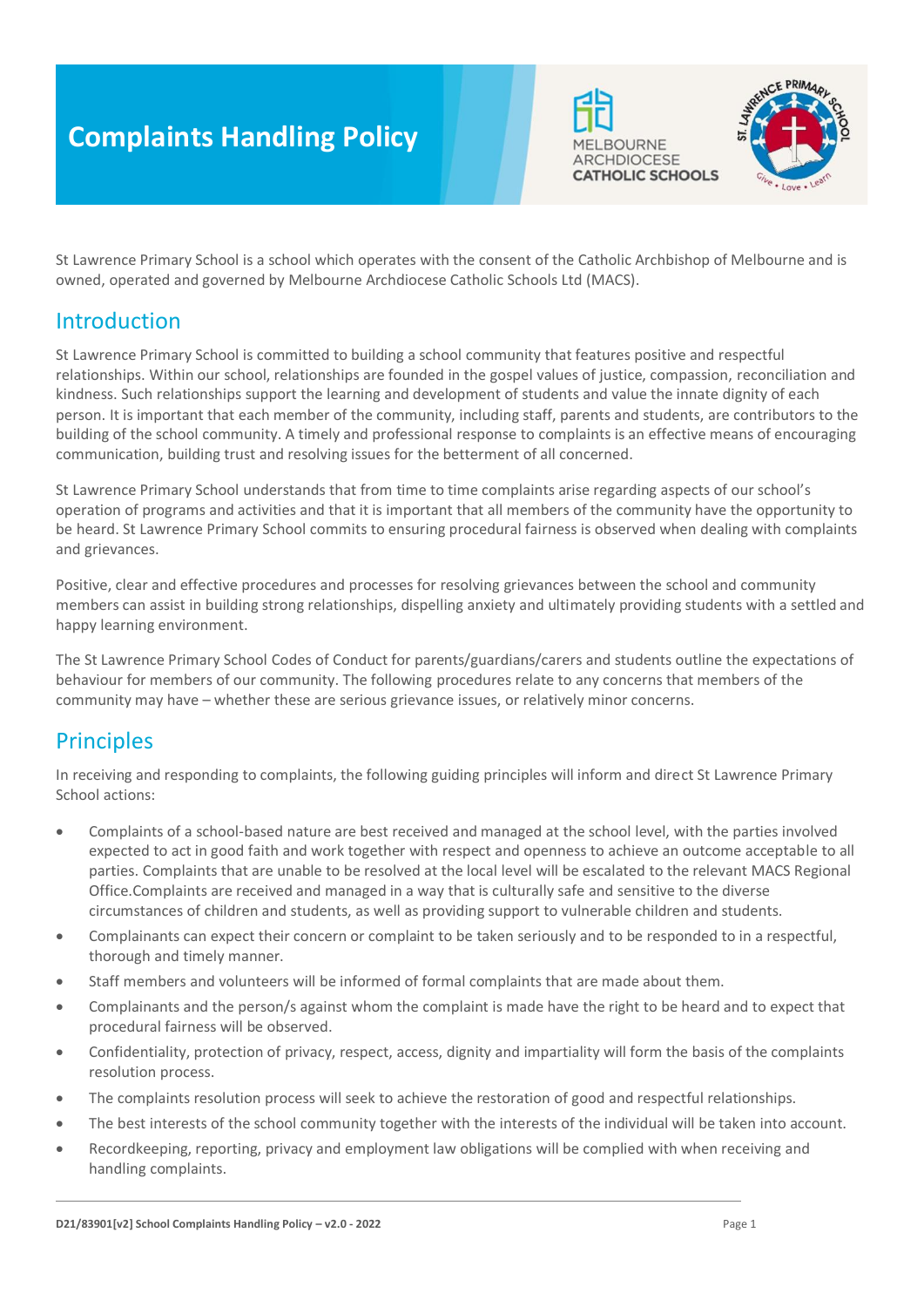# Definition

### **Complaint**

A complaint is an expression of dissatisfaction with an action taken, decision made, service provided or handling of an issue at a MACS school.

### Providing Feedback to St Lawrence Primary School

St Lawrence Primary School has procedures and processes in place by which parents/guardians/carers and the broader school community can confidently raise concerns in the knowledge that they will be listened to and their concerns will be professionally managed in a timely, confidential and appropriate manner.

Relationships with the school community are important to us. We take complaints raised by parents/guardians/carers and the broader school community seriously. There are many avenues to provide feedback to school staff. These include:

- annual formal parent/guardian/carer survey
- formally scheduled parent/guardian/carer feedback forums
- meetings with the principal or other staff members to express concerns
- communications via email, phone or in person

### Who to Contact to Make a Complaint

The nature of the complaint will determine who is the most appropriate person or body to manage the concerns raised. Complaints should be directed to the St Lawrence Primary School principal in the first instance.

For complaints of a serious nature involving school staff, the following additional information is provided.

#### **Misconduct or serious misconduct**

All complaints of alleged misconduct or serious misconduct by a teacher, staff member or volunteers should be reported to the principal of St Lawrence Primary School.

Complaints about teachers can also be reported to the Victorian Institute of Teaching (VIT) – the regulator in relation to the registration and investigation of serious misconduct (including conduct which is of a physical or emotional nature) of all teachers in the state of Victoria. If unsure whether the complaint constitutes serious misconduct by a teacher, contact the VIT on 1300 888 067 or [vit@vit.vic.edu.au.](mailto:vit@vit.vic.edu.au)

In some cases, certain actions which involve physical or emotional misconduct, such as unlawful assault or threats to the person, may constitute a criminal offence. These types of offences should be reported to and investigated by the police. Initial consultation with the principal of St Lawrence Primary School may help to determine the appropriate course of action in these circumstances.

### **Child abuse (including sexual offences)**

Child abuse includes any instances of physical or sexual abuse (including grooming), emotional or psychological harm, serious or significant neglect and family violence involving a child.

Complaints of alleged child abuse (including sexual offences) of children or school students should be reported to the principal of St Lawrence Primary School.

There are legal obligations on all adults to report child abuse to police once a reasonable belief is formed that a sexual offence may have been committed against a child.

Failure to disclose a sexual offence against a child is a criminal offence under section 327 of the *Crimes Act 1958* (Vic.) (Crimes Act) and applies to all adults (18 years of age and over) in Victoria.

Communication with children under 16 years of age by teachers, staff or any other person to prepare or groom a child for future sexual activity is a criminal offence under section 49M(1) of the Crimes Act and must be reported to the police. The offence of grooming applies to any person aged 18 years or over and does not apply to communication between people who are both under 18 years of age.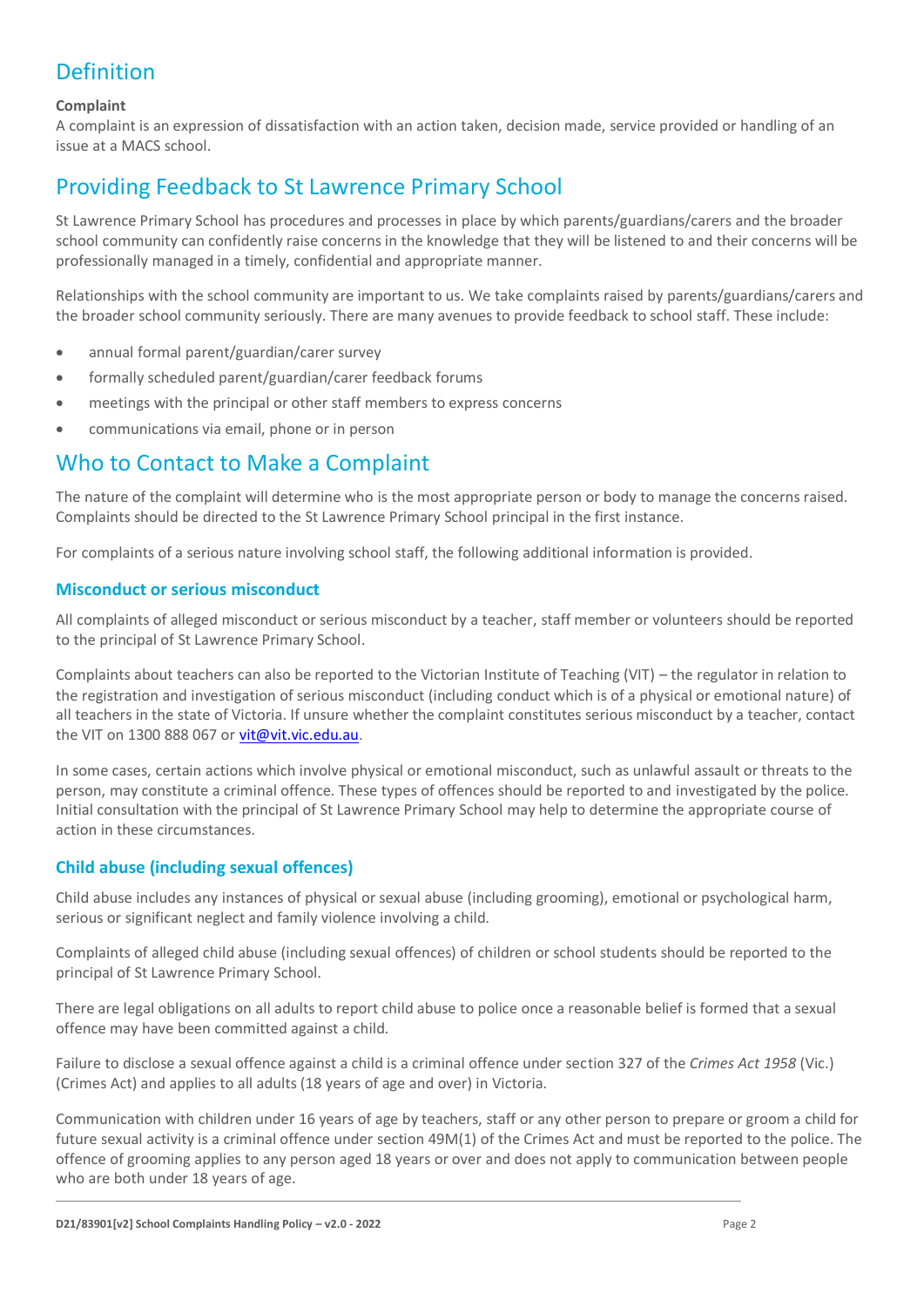### **Complaints against the principal of St Lawrence Primary School**

In the case of a complaint involving the principal of St Lawrence Primary School, the appropriate MACS Regional General Manager should be informed immediately.

MACS Regional Offices are located in the north, south, east and west of metropolitan Melbourne. Contact details are listed at the end of this policy.

#### **Complaints against the clergy or other persons involved in religious ministry**

If the complaint relates to the clergy or other persons involved in religious ministry with St Lawrence Primary School, the complainant should contact and seek advice from the Professional Standards unit of the Vicar General's Office in the Archdiocese of Melbourne, 383 Albert Street, East Melbourne. Visit [www.melbournecatholic.org](http://www.melbournecatholic.org/) or contact 03 9926 5677. If the person is a member of a religious order, the complainant should also contact the provincial head or professional standards office of that congregation or religious order.

#### **Anonymous complaints**

St Lawrence Primary School endeavours to address and respond to all complaints. In some situations, we may not be able to fully address complaints that are made anonymously or without sufficient detail being provided to enable an inquiry or resolution of the matter. To ensure procedural fairness, respondents have a right to know the particulars of the allegations being made against them and be given an opportunity to respond to them. Where possible, complainants are encouraged to give their names and to be reassured that we will deal with complaints professionally and in accordance with procedural fairness and confidentiality. If the complainant wishes to remain anonymous, it is at the principal's discretion what, if any, action will be taken. Anonymous complaints will be recorded in the same manner that all other complaints are recorded.

### **Complaints in relation to Information Sharing Schemes**

St Lawrence Primary School is a prescribed Information Sharing Entity (ISE) that may share information under the Child Information Sharing Scheme (CISS) and the Family Violence Information Sharing Scheme (FVISS).

The school, as an ISE, may receive complaints from individuals in relation to its conduct as an ISE under the CISS or FVISS. It may also receive a complaint from another ISE.

The following information is recorded where a complaint is received under the CISS or FVISS:

- the date the complaint was made and received
- the nature of the complaint
- the action taken to resolve the complaint
- the action taken to lessen or prevent the issue from recurring
- the time taken to resolve the complaint
- further action taken if the complaint was not resolved.

#### **Complaints relating to reportable conduct**

Legal obligations are imposed on the MACS Head of Entity to report to the Commission for Child and Young People (CCYP), and investigate allegations of reportable conduct, where those allegations are based on a person's reasonable belief that reportable conduct or misconduct involving reportable conduct has occurred. Reportable conduct includes the following:

- sexual offences against, with or in the presence of a child
- sexual misconduct against, with or in the presence of a child
- physical violence against, with or in the presence of a child
- behaviour that causes significant psychological or emotional harm
- significant neglect.

Complaints relating to a reportable conduct allegation which meets the requisite threshold and which involves a MACS employee (which amongst others, can include a teacher, principal, volunteer or contractor) must be reported.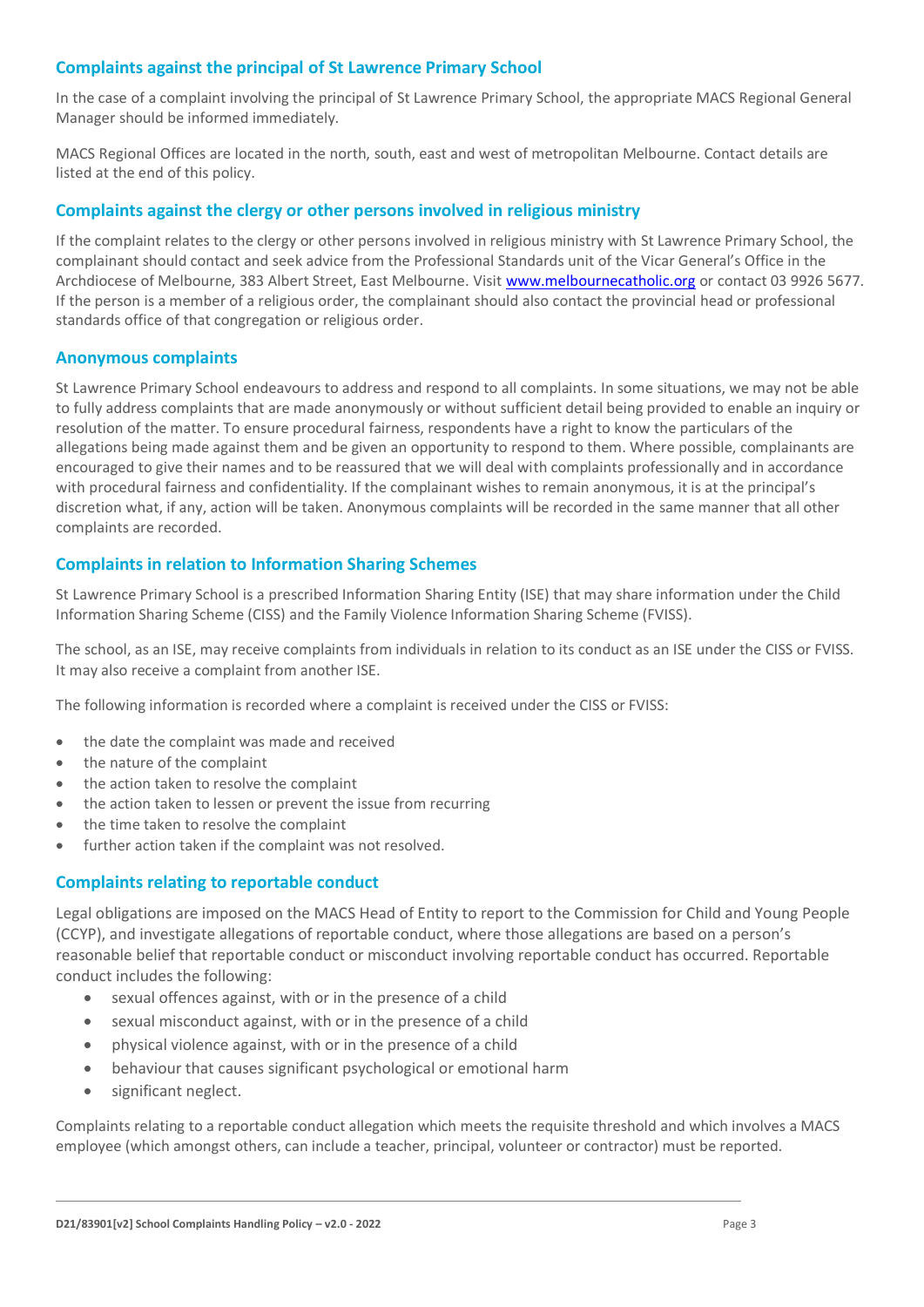Complaints of reportable conduct in relation to an employee (other than a principal) at a MACS primary school or MACS secondary college should be reported to the principal of the school. Complaints of reportable conduct involving a principal at a MACS primary school or MACS secondary college should be reported to the MACS Regional General Manager.

Further information can be found in the School's [Reportable Conduct Policy](/Users/jcorsaletti/Desktop/MACS%20policies/Reportable-Conduct-Policy-v2-0-2022%20(1).docx)

### Procedures for Complaints about Issues at St Lawrence Primary School

St Lawrence Primary School has developed and maintains a fair, effective and efficient complaints-handling procedure so that complaints about events or decisions at St Lawrence Primary School can be addressed. The following steps can guide the procedure in making a complaint about issues arising at St Lawrence Primary School.

### **Clarify the issue**

- Be clear about the topic or issue to be discussed.
- Be mindful of the need to ascertain all the facts relating to the circumstances of the topic or issue.
- Think about what would be an acceptable outcome.
- Check and observe the St Lawrence Primary School complaints handling policy.

### **Making the complaint**

- Write an appropriate note or email to the relevant person (e.g. classroom teacher) outlining your concerns.
- Make an appointment to speak via phone or in person with the relevant person/s.
- Consider speaking with the St Lawrence Primary School student wellbeing leader, if appropriate.
- Arrange meeting times or phone calls through the St Lawrence Primary School office.
- Ensure the relevant person/s is given a reasonable amount of time to take the steps required to resolve or address the concerns.

### **Contact the principal or deputy principal**

- If the issue remains unresolved after discussion with the relevant person/s at the school, request an appointment, through the St Lawrence Primary School office, to discuss the concern with the principal or deputy principal.
- The principal may be represented by another senior staff member. If the relevant staff member is going to be present at the meeting, the meeting time is more likely to occur outside classroom hours.

# Expectations of and Information for Parents/Guardians/Carers

In making a complaint, St Lawrence Primary School requests and expects that the complainant will:

- raise the concern or complaint as soon as possible after the issue has arisen
- communicate and respond in ways that are constructive, fair and respectful
- provide complete and factual information about the concern or complaint
- observe confidentiality and a respect for sensitive issues
- act in good faith to achieve an outcome acceptable to all parties
- have realistic and reasonable expectations about possible outcomes/remedies.

If your concern/complaint relates to your treatment or your child's treatment by another student, students or family member while at St Lawrence Primary School, we expect that you will refer your complaint directly to the school, via your child's class teacher, deputy principal or principal. Under no circumstances should you approach another student in the care of the school to discuss the issue or chastise them. Direct contact with parents to resolve the matter is also discouraged if the complaint pertains to issues or incidents that have arisen at the school.

Parents/guardians/carers making complaints are to be respectful, confidential and courteous. Parents/guardians/carers who are unreasonable, threatening or discourteous can expect their discussions with the principal to be terminated until such time as an alternative discussion time is arranged by the school.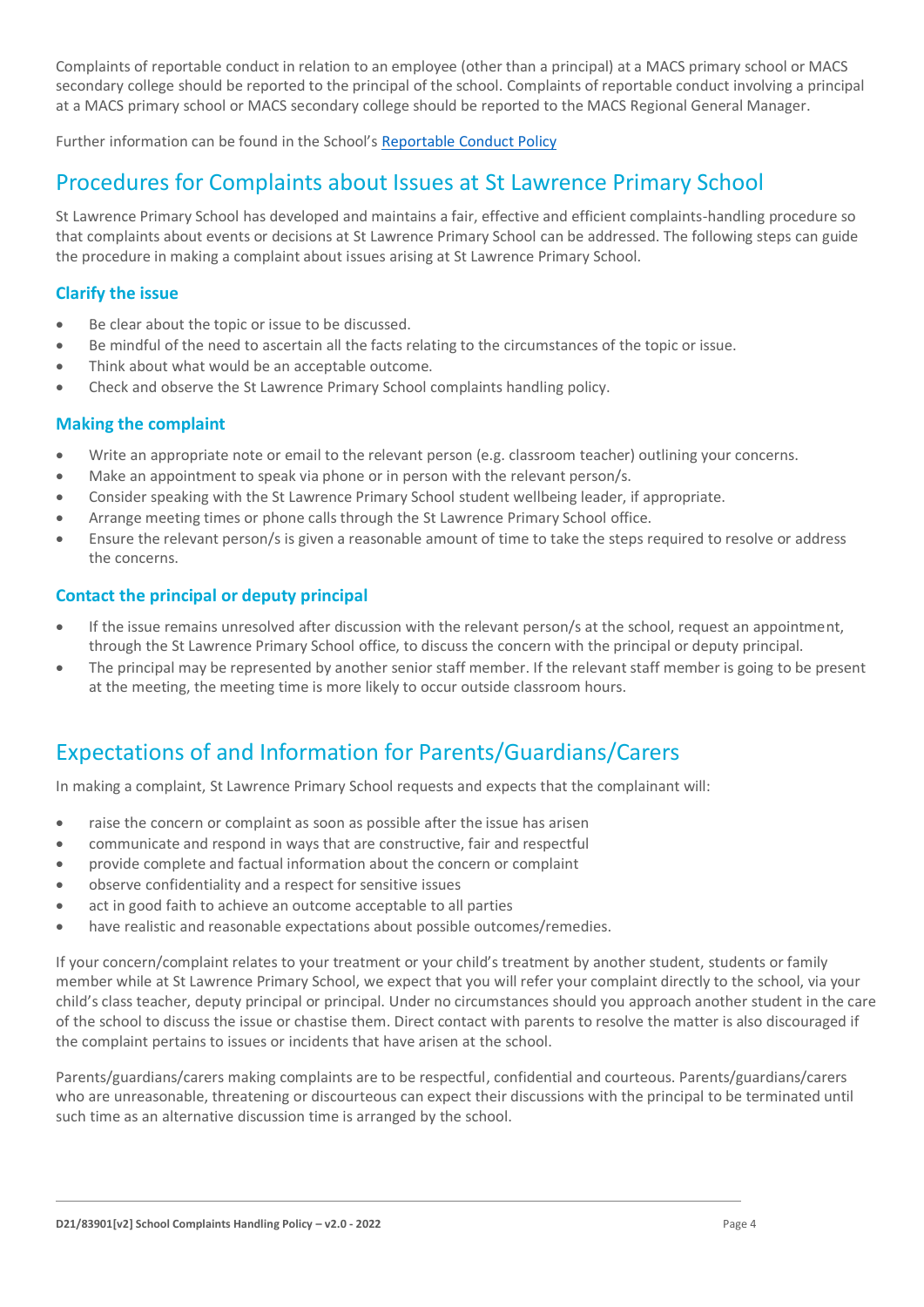# Process for Dealing with Complaints

The school will record the details of all complaints including the name and contact details of the persons making the complaint. The school will then refer the complaint to the most appropriate person to undertake an inquiry. There will be many occasions that this will be someone other than the principal. The staff member conducting the inquiry may conduct a preliminary inquiry or communicate with the parent to discuss the matter further.

If the scope of the inquiry is beyond the capacity or jurisdiction of the school, the matter will be referred to the MACS Regional General Manager and the parent/guardian/carer will be informed of the referral.

Parents/guardians/carers discussing complaints with the principal may be accompanied by a support person. The support person can be a family member, a friend or a professional with knowledge of the student. Any person acting in a professional capacity on behalf of the parents/guardians/carers must provide their occupational details and full name prior to the meeting being held. It is at the principal's discretion if an external professional is a participating member of any school meeting. The support person may encourage and facilitate sharing of parent/guardian/carer knowledge, perception and issues. The support person should support a positive working relationship between all parties. The support person does not speak on behalf of parents/guardians/carers when discussing complaints with the principal.

Any inquiry conducted by the school will be done so in a timely, efficient and confidential manner, ensuring the fair principles on natural justice are applied for all. Parents/guardians/carers will be provided with an anticipated timeframe for a resolution. The staff member conducting the inquiry will record the details of the inquiry.

Privacy laws may prohibit information being provided to the complainant of any specific action that has been taken in relation to individuals about whom the complaint has been raised.

The school will ensure that all records are maintained in accordance with its obligations under the [Public Record Office](https://prov.vic.gov.au/recordkeeping-government/standards-framework)  [Victoria Recordkeeping Standards.](https://prov.vic.gov.au/recordkeeping-government/standards-framework)

### Outcomes of Complaints

Outcomes of complaints and grievances can include the following:

- an apology either verbal or written
- mediation with an internal or external mediator
- an official warning
- disciplinary action
- a behavioural contract (in the case of a student)
- pastoral or spiritual care
- an understanding that the behaviour will not be repeated
- a change in policy or procedure.

# Complaint Escalation

If the matter cannot be resolved at the school level, or if the complaint is about the principal of St Lawrence Primary School, complainants may contact the relevant MACS Regional Office. Alternatively, parents/guardians/carers may lodge a complaint online a[t www.macs.vic.edu.au/Contact-Us/Complaints.aspx.](http://www.macs.vic.edu.au/Contact-Us/Complaints.aspx)

When a complaint is serious or the complaint is not resolved after the involvement of the MACS Regional General Manager, it may be referred to the MACS Executive Director for review.

If the complaint is unable to be resolved to the satisfaction of the complainant, but the matter is however finalised, the complainant has the right to seek alternative independent or other advice, or contact other entities such as the Victorian Equal Opportunity and Human Rights Commission, or the Victorian Civil and Administrative Tribunal. Complaints related to the minimum standards for school registration can be referred to the Victorian Registration and Qualifications Authority (VRQA).